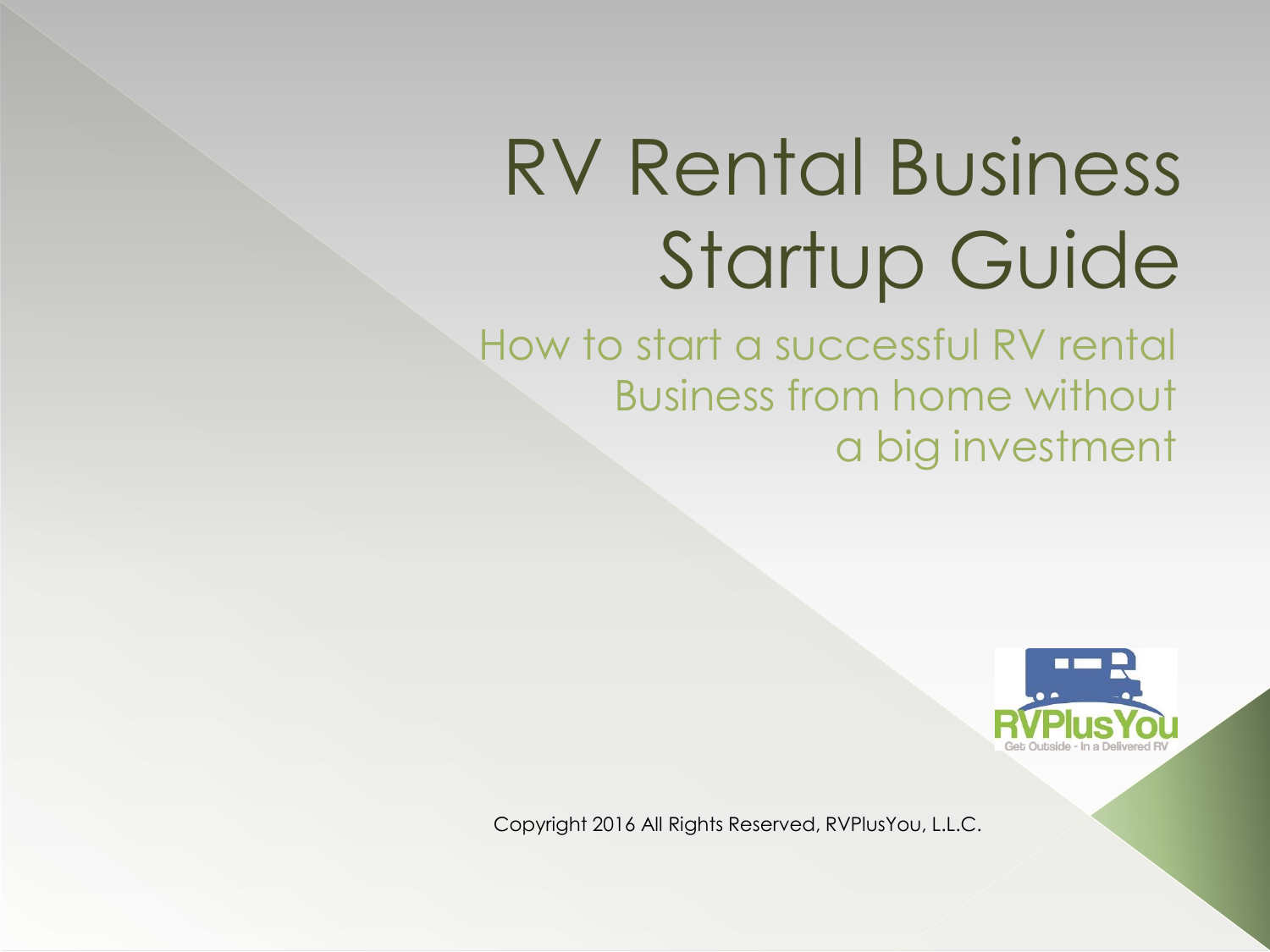## Overview of the Business

|  | <b>The</b><br>Concept   | • Earn extra<br>income from<br>your idle RV               |
|--|-------------------------|-----------------------------------------------------------|
|  | The<br>Opportunity      | • Offset costs<br>• Earn substantial<br>income            |
|  | <b>The</b><br>Potential | • Small cost-offset<br>operation to full<br>time business |
|  |                         |                                                           |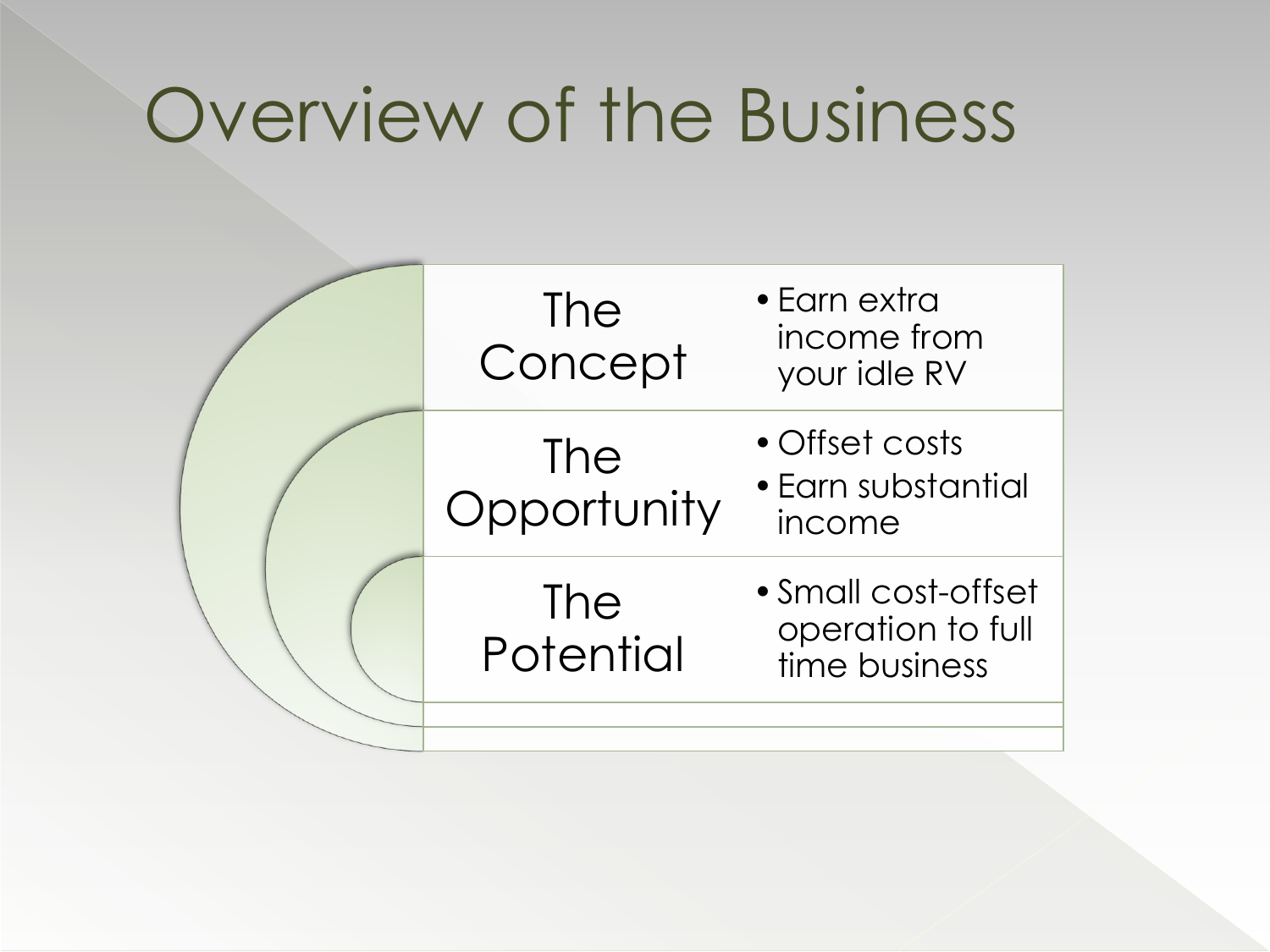# In this guide…

- The RVPlusYou Service Offering
- Business potential How much can you really earn?
- Delivered RV Rental Market
- Market Outlook: What are the numbers?
- Things to know: Links to more information
- Beginning Strategy: 5 Simple Steps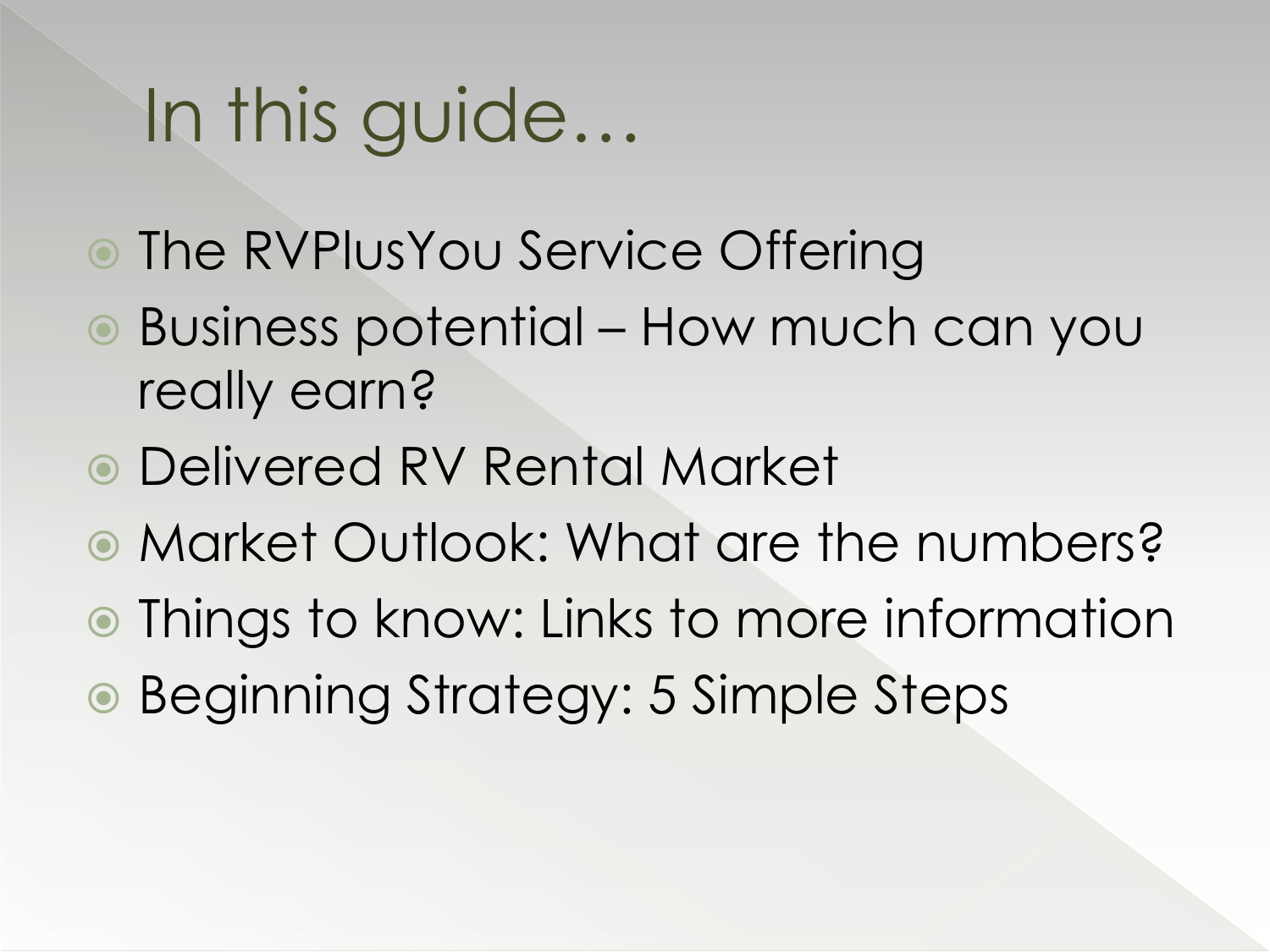## The RVPlusYou Value Proposition



#### **Delivered RV Rental by Owner**

- •Delivered to area campgrounds and parks
- •Set up for family reunions and weddings
- •Temporary mobile kitchen for house remodels
- Set up and ready upon arrival of guests
- Cookware, linens, and towels provided
- •No driving or towing by renters
- •Damage/liability protection included



#### **RV Transport – RV Rental Mgmt.**

- •RV Vacation Rental Management
- •RV Rental Consignments with RV Owners
- •RV Transport and delivery service
- •Set up & prep, check in, pick up & return services
- Cleaning and repair services
- •Storage and maintenance services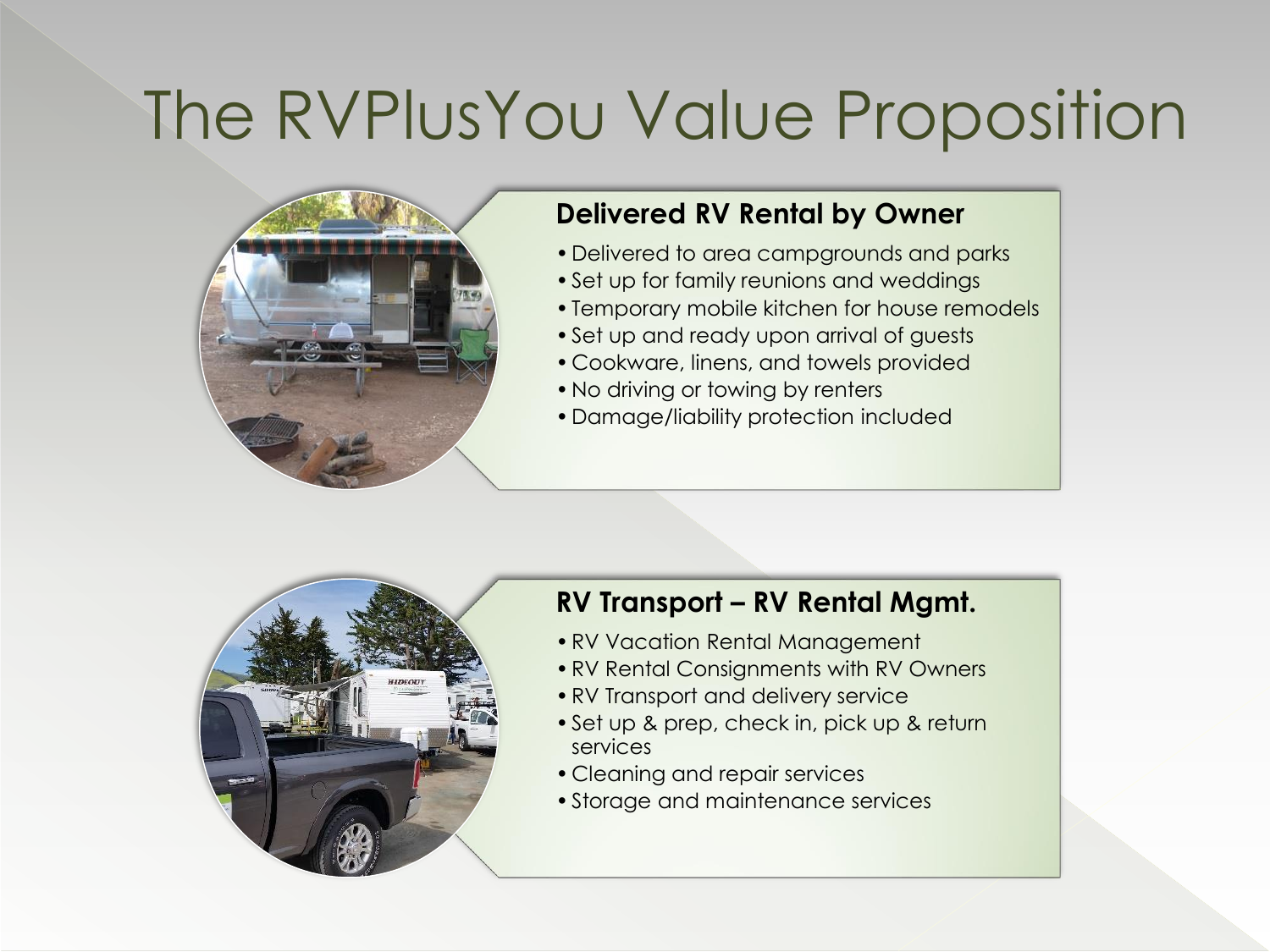### Business Potential (Assume single owner – one RV in service)

|                                                            | <b>6 RV Rentals/year</b> | 12 RV Rentals/year |
|------------------------------------------------------------|--------------------------|--------------------|
| Revenue from Nightly<br>rental charges                     | \$3,600                  | \$7,200            |
| Revenue from<br><b>Deliveries</b>                          | \$900                    | \$1,800            |
| Revenue from<br>Cleaning                                   | \$300                    | \$600              |
| <b>Total Revenue</b>                                       | \$4,800                  | \$9,600            |
| *Write off Expense<br>benefit                              | \$480                    | \$480              |
| <b>** Total financial</b><br>benefit of rental<br>business | \$5,280                  | \$10,080           |

\* Assumes \$200/month cost of storage, insurance, maintenance, and other miscellaneous costs \*\* Assumes 20% tax bracket – (For illustrative purposes only. See tax professional for advice)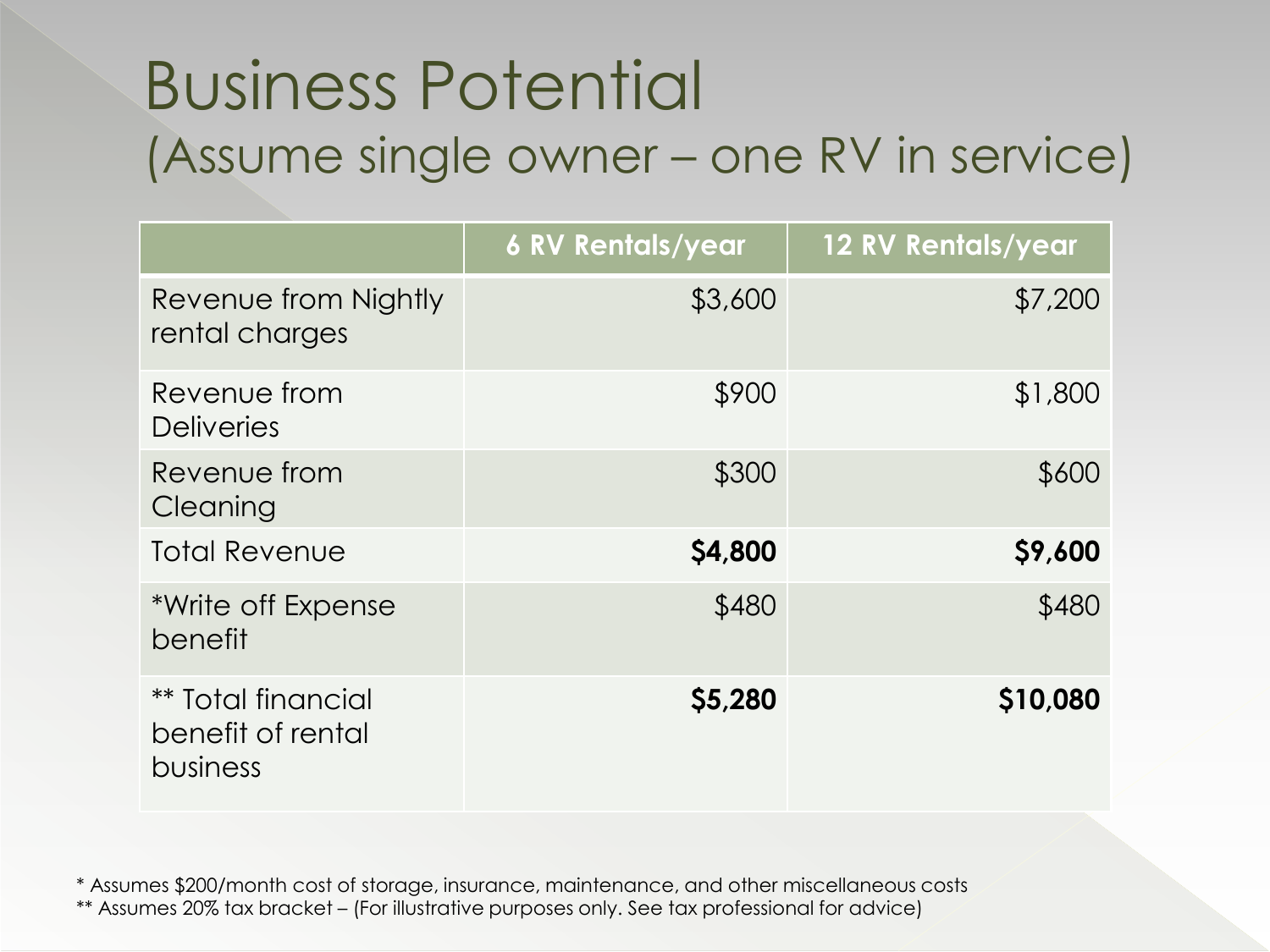## The Delivered RV Rental Market

- Fast-growing segment of the \$350 million/year market
- The convenience appeals to young and old who don't want to own or store
- Online travel booking is growing Over 60% now book travel online
- Digital online marketing is fast growing
- Reduced driving = reduced carbon
- Delivered RV rental = less damage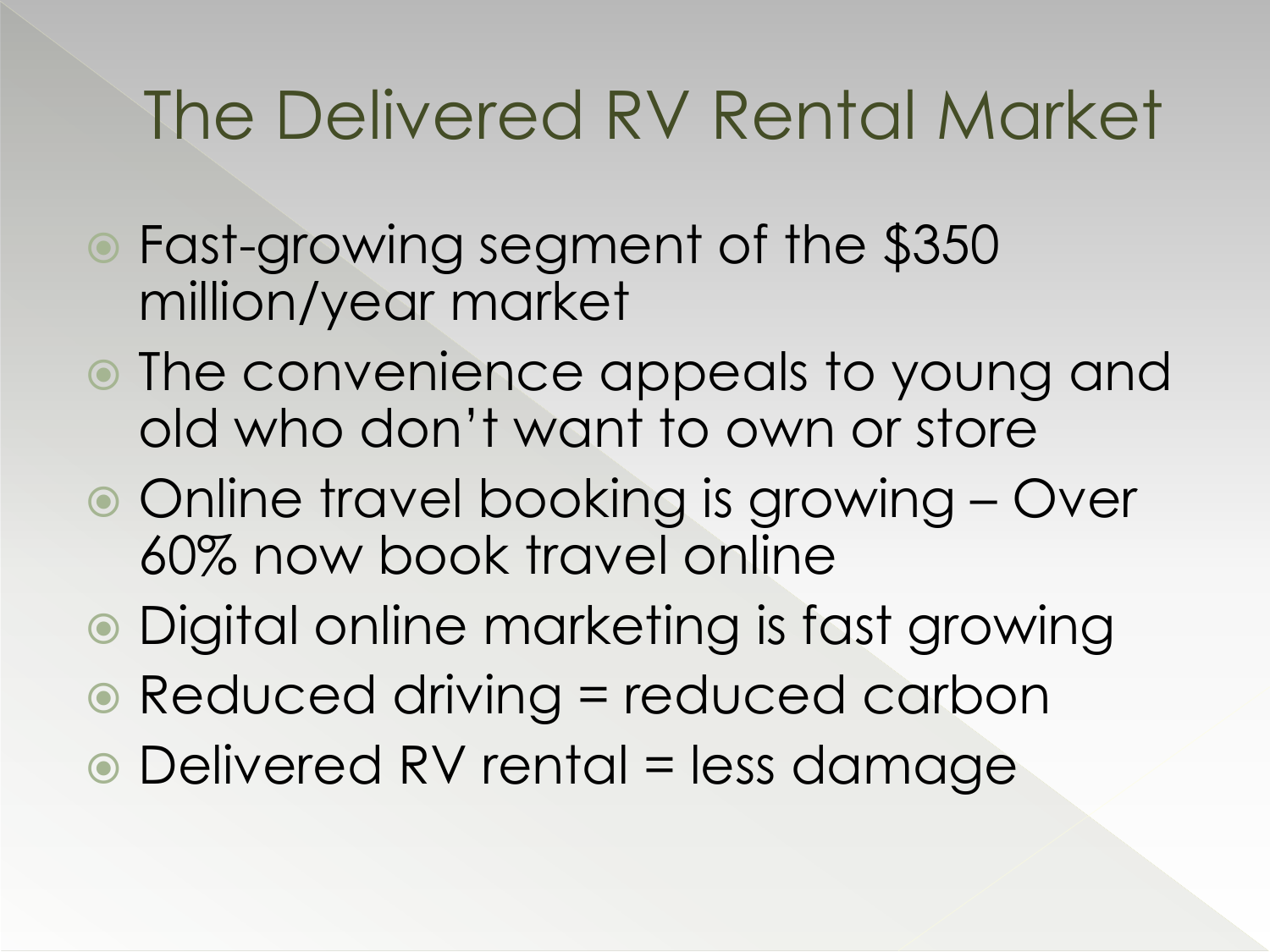# The Market Outlook

- Prospective Customers
	- › 40 million camping trips per year
	- › 3.9 million kitchen remodels per year \*
	- › 2.5 million weddings per year
- RV Inventory
	- › 9.9 million registered RV's in North America
	- › 10% of RV owners would like to rent out their RV to earn extra money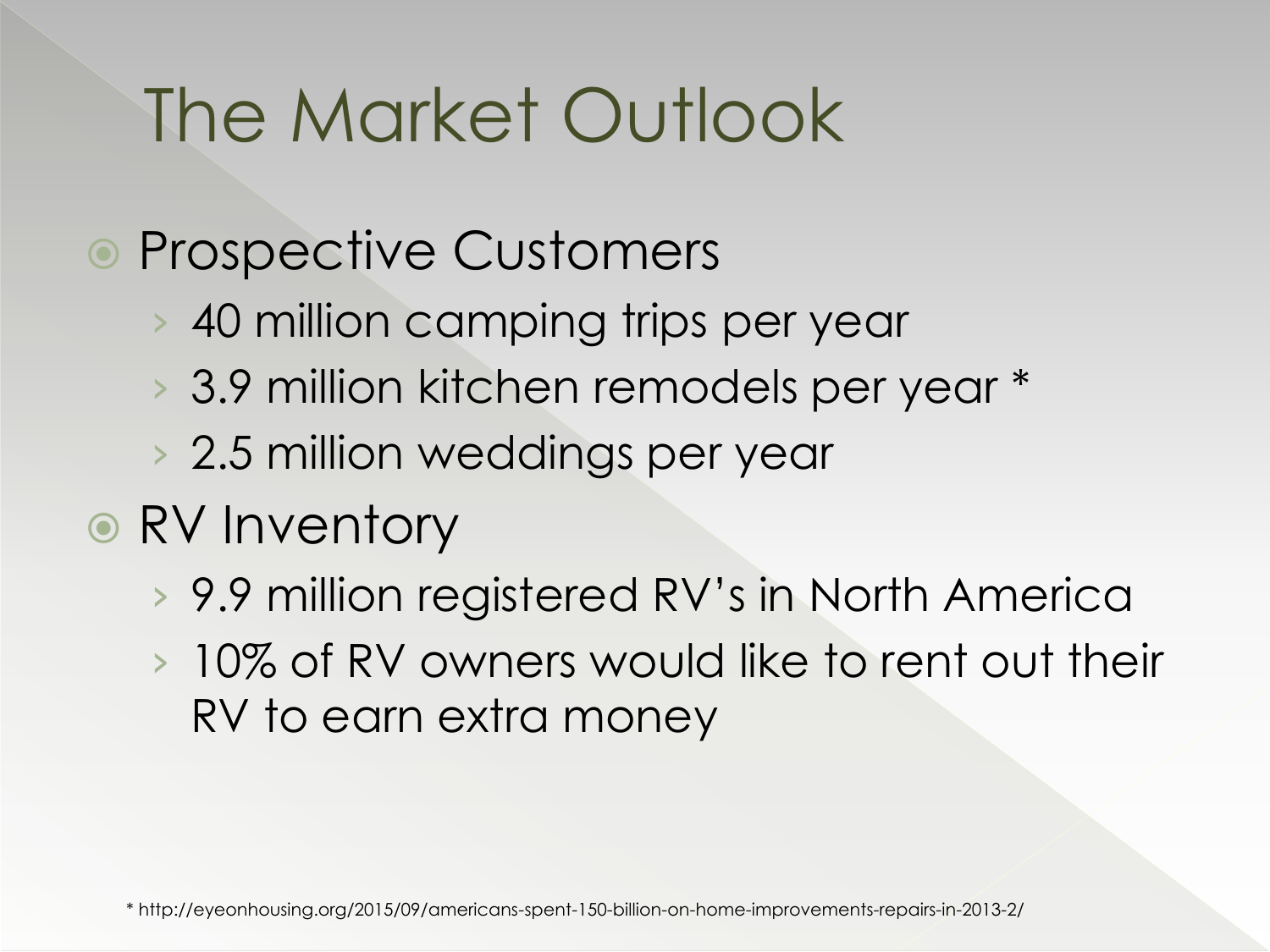